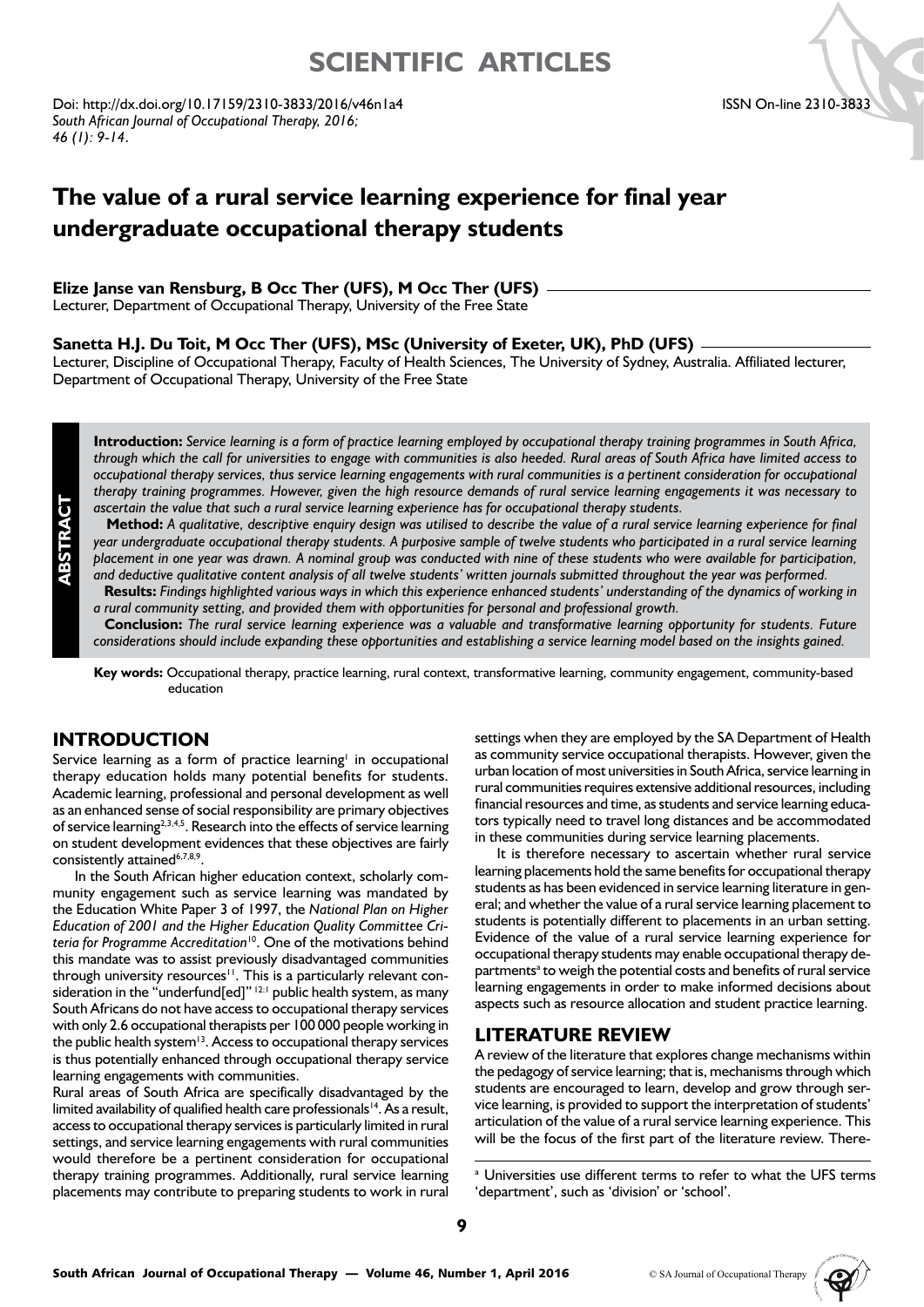after, the unique characteristics and challenges of the rural setting are explored briefly to provide a contextual background and an understanding of the value of a *rural* service learning experience.

### **The pedagogy of service learning: Mechanisms for change**

Service learning is rooted in the theories of constructivism and **experiential learning**. Dewey's belief in the value of experience to facilitate learning through the learner's active engagement and reflection provides the most fundamental theoretical grounding for the pedagogy of service learning<sup>15,16</sup>. Kolb<sup>17</sup> expanded on the theories of Dewey, Lewin and Piaget; further developing the theory of experiential learning and defining it as "the process whereby knowledge is created through the transformation of experience. Knowledge results from the combination of grasping and transforming experience"17:41. Kolb theorised in his renowned experiential learning cycle that experience provides the basis for observation and reflection from which abstract conceptualisations can be assimilated, and active experimentation with concepts in new situations can be generated to guide new experiences<sup>18</sup>.

Contemporary conceptualisations of service learning also note the potential for **transformative learning**4,19,20,21. Kiely's Transformational Service-Learning Process Model explains "…how different types and levels of dissonance lead to different modes of learning … [and] identify[ing] a connection between contextual factors and multiple forms of dissonance"<sup>21:15</sup>. The model consists of five themes, namely contextual border-crossing, dissonance, personalising, processing and connecting. **Contextual border-crossing**  refers to different contextual elements or 'borders' (such as personal, structural or historic) that, when crossed, cause students to reappraise their own worldviews. **Dissonance** refers to tension between a student's prior worldview and the contextual factors that characterise the service learning experience. The nature of the dissonance affects the resulting learning process. **Personalising**  refers to students' individual responses to dissonance that require students to appraise their personal strengths and weaknesses. **Processing** requires both individual reflection and social dialogue. Processing enables the student to problematise, analyse and search for solutions to the challenges experienced. Finally, **connecting** entails non-reflective, emotive learning that enables the student to understand and empathise with different role players in the service learning experience. Kiely's model thus illustrates the mechanisms through which transformational learning takes place during service learning, which provides an interpretive lens through which the students' values attached to their experiences, can be viewed.

### **The rural setting: Unique characteristics and challenges**

A precise definition for the term rural seems elusive – definitions range from "any area that is not classified as urban"<sup>22:18</sup> to definitions that classify areas as rural or urban depending on access to  $resources<sup>23</sup>$ . For the purpose of this article, the latter definition is used.

Rural areas are distinct from urban areas in many ways, but none more pervasive than the difference in availability of resources. According to StatsSA's 2002 report on "Measuring Rural Development" and the 2014 "General Household Survey", people living in rural areas in South Africa have a much higher unemployment rate, less access to basic services such as water, electricity and sanitation, less access to health care and other services, and a significantly higher number of households that are dependent on social grants as their only source of income when compared to the figures for the country as a whole<sup>22,24</sup>. These challenges not only provide a practice setting completely different to settings that students are usually exposed to (i.e. urban settings), but also afford students unique opportunities for academic, professional, personal and civic growth. For example, a study conducted at the University of Cape Town (UCT) among third year occupational therapy students demonstrated that a rural service learning experience helped students

to better understand the dynamics of working in a community, and afforded them with opportunities for professional development and development of personal competencies<sup>25</sup>.

There were however, many factors (such as the year of study, duration of placement and nature of supervision) in the cited study that differed from the university where this study was conducted. Since these factors influence transformative learning dimensions such as contextual border-crossing and processing, exploring the value of a rural service learning experience for final year undergraduate occupational therapy students at the University of the Free State remained paramount in order to further elucidate how a rural service learning experience benefits occupational therapy students – potentially in a way that is distinct from urban service learning experiences.

## **RESEARCH CONTEXT**

At the time this study was conducted, final year undergraduate occupational therapy students (hereafter 'students') from the University of the Free State (UFS) were placed in a rural service learning block of five to six weeks in the Southern Free State (SFS) towns of Philippolis, Trompsburg and Springfontein. Three students were placed in the SFS at a time, and lived in a student house from Monday to Thursday, returning to Bloemfontein each weekend. The student house was administered by the Khula-Xhariep Partnership (KXP), a Non-Profit Company (NPC) established in 2008 as a result of a community engagement partnership formed between this SFS community and the UFS. There were four placement periods per year, resulting in twelve students visiting the SFS for a service learning placement in a calendar year.

Service learning in the SFS formed part of the final year students' clinical fieldwork module. A service learning placement in either an urban community setting or a rural community setting in the SFS, contributed 25% to the formative mark of this module. For this part of the module, students were expected to integrate curricular knowledge pertaining to community-based practice in occupational therapy, occupational therapy management, as well as general occupational therapy theory and clinical skills.

Service activities in the SFS were determined by the community service needs as identified by the community representatives, and could change significantly from one placement to the other. It was therefore not the nature of the service activities that was investigated, but the unique (rural) setting that these activities took place in.

Reflection in this module was facilitated by weekly, unstructured journals that students submitted electronically (via e-mail) to the service learning educator (the first author). The service learning educator also facilitated verbal reflection ('social dialogue') $^{21}$  with students during site visits that took place at least twice per placement.

The collaborative nature of the partnership was maintained through regular personal contact between the service learning educator, students and the community representatives during site visits, as well as attendance at KXP meetings by the service learning educator (and students when possible). The aims of the partnership and students' service activities were negotiated collaboratively between all parties concerned on a regular basis.

The SFS/KXP service learning partnership was established three years prior to conducting this study, and the university wanted to review and reconsider the funding and continuation of future rural service learning placements. Although various gains were reported by students to UFS staff and service learning educators, a systematic exploration would highlight further gains to undergraduate learning experiences for practice within the South African context in future.

## **METHOD**

A qualitative, descriptive enquiry design was employed to describe the value of a rural service learning experience for the final year undergraduate occupational therapy students at the University of the Free State. This design is deemed suitable when attempting to

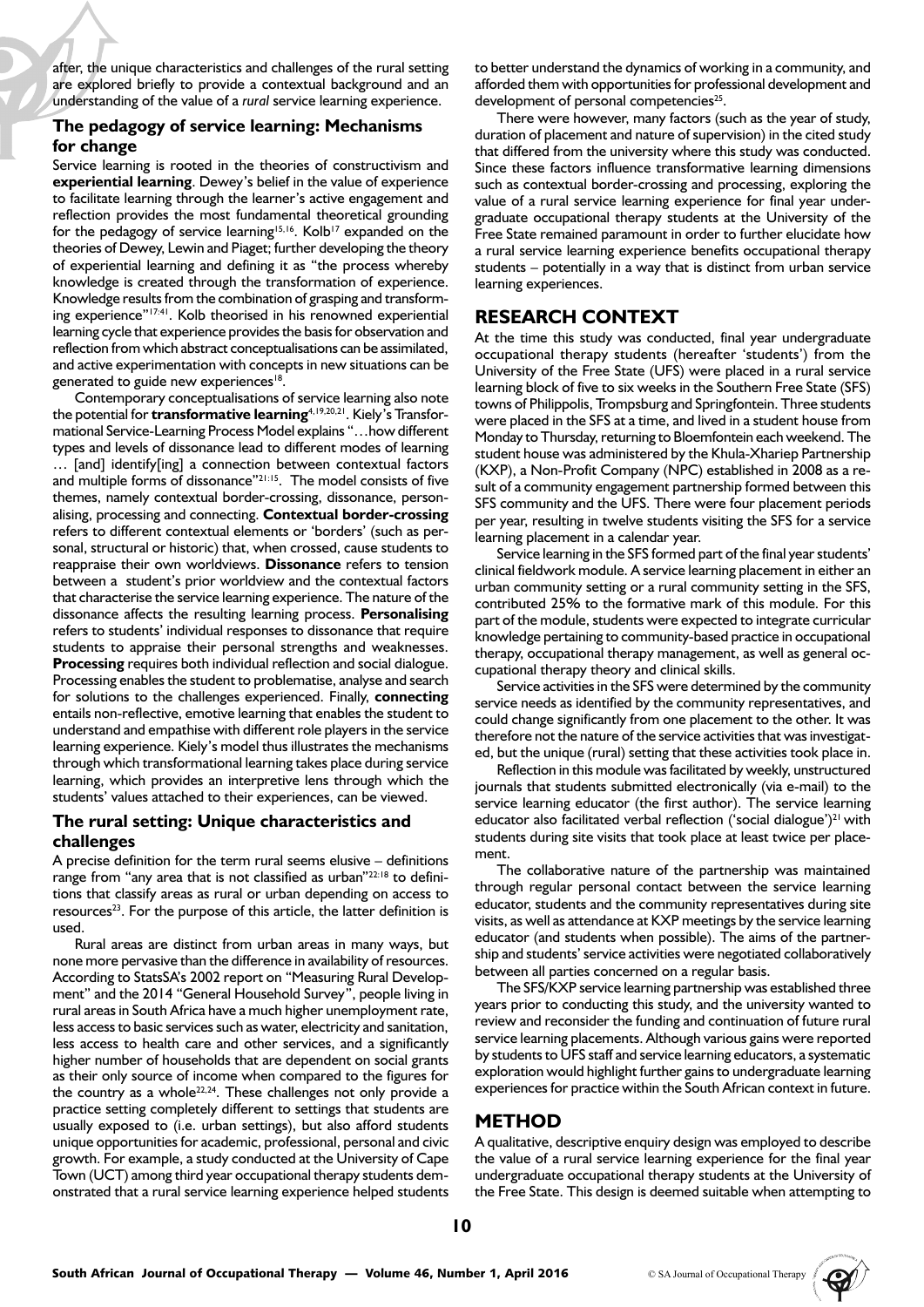describe people's experiences of life events<sup>26</sup>, and in the context of this study, students' experiences of a rural service learning placement and the value they ascribed to it. Ethical approval for the study was obtained from the Research Ethics Committee of the Faculty of Health Sciences at the UFS (ETOVS No. 169/2011). Permission for the study was granted by university authorities and students gave voluntary informed consent for participation in the study.

Twelve white, female students who had experienced a rural service learning placement in one year were purposively sampled for inclusion in the study population. The study was conducted in the December of the students' final year of study and after their final examinations, so as to ensure recent exposure to the rural service learning experience and to allow for inclusion of all of the students who had participated in the rural service learning placement during that year. All students who gave voluntary informed consent, complied with the inclusion criteria that specified experience of a rural service learning placement and proficiency in Afrikaans or English, and who were available at the scheduled time for participation, were included in the study.

Two types of data sources were used, namely the prioritised statements from a nominal group technique facilitated during a group session, and students' written reflective journals. Nine students were available for participation in the group session, while all twelve students' journals were included in the study. The length of journals ranged between four and eight pages.

A nominal group technique27,28 was facilitated during the group session with the students, owing to its advantages of being costand time effective, a less threatening data collection tool than, for example, personal interviews and for indicating priorities through voting opportunities. The nominal group technique was facilitated by an external, trained facilitator. The group was conducted at the UFS at a time that was convenient for the students. *Figure 1* outlines the steps followed during the nominal group technique. The question posed for the nominal group process was: "What was the value of your rural service learning experience?"



#### **Figure 1: Steps followed during the Nominal Group Process (Figure constructed from Van Den Ven and**  Delbecq<sup>27</sup>)

Secondly, all students kept a weekly journal of their experiences during their rural service learning placements. These journals were submitted to the service learning educator electronically (via e-mail) each week, as well as on a CD-ROM at the end of the service learning block. A deductive (a priori) qualitative content analysis of these journals was performed in order to triangulate the findings of the nominal group as they manifested during students' service learning experiences. The five statements prioritised during the nominal group process served as the a priori codes according to which the journals were analysed independently by the two authors. All personally identifiable information was removed from the journals by the service learning educator prior to data analysis to ensure confidentiality of the information.

The trustworthiness<sup>29</sup> of the data, particularly the credibility thereof, was enhanced by making use of method triangulation (i.e. nominal group technique and deductive content analysis of journals) as well as investigator triangulation (i.e. the nominal group was facilitated by an external facilitator and coding of journals was done by the two authors independently). Accounting for changing conditions in order to promote dependability was primarily done through analysis of the students' journals, which not only described their reflections but also the specific events that shaped their experiences. An audit trail of data collection and analysis processes contributed to the confirmability of the data.

## **RESULTS**

A list of 27 statements was generated during the group discussion. Students then prioritised five statements as most representative of the value of their rural service learning experience. The five statements were as follows:

- *• I learned to work with people on their level, and not from the top.*
- *• I learned about the role of the occupational therapist to empower the community, so that the community can function more independently.*
- *• I have learned a lot about the practical implications of working in a community setting.*
- *• I have learned how much longer things take in a community setting.*
- *• I have learned to utilise my personal strengths optimally and to overcome my personal challenges so that I don't become my own obstacle.*

Each of these statements could be connected to the reflections in the students' journals through a priori coding, yielding similar themes and thus providing triangulation of the results; hence the results of the nominal group technique and analysis of the students' journals are presented concurrently.

#### **"I learned to work with people on their level, and not from the top."**

During nominal group discussions, students elucidated this statement with explanations that they had learned to act as facilitators rather than teachers or educators; facilitating a process through which the community members were able to access their own assets and 'indigenous knowledge' rather than taking on the role of expert imposing profession-specific knowledge onto the community. Students voiced their experience of this more collaborative approach as being more sustainable and valuable to both the community and the student.

Students' journals reflected numerous experiences of collaboration with community members, which seem to have catalysed this learning. For example, one student reflected (emphasis added by the authors):

… I had the chance to give a bit more attention to other needs that [the manager] had, like … personalising the Old Age Home … Today [I] worked with [the manager] to think of a nice idea to make the Old Age Home more personal and to help to know some of the elderly a little better without struggling. We want to compile a document with the basic information about the resident … and thought to place a pretty photo frame and name board on each resident's door.

## **"I learned about the role of the occupational therapist to empower the community, so that the community can function more independently."**

Having had most of their clinical experience in hospital or institution-based settings, students found the community setting a challenging one to work in, and one in which the boundaries of the scope of practice between professions are much more blurred. For students to voice an experience of an enhanced

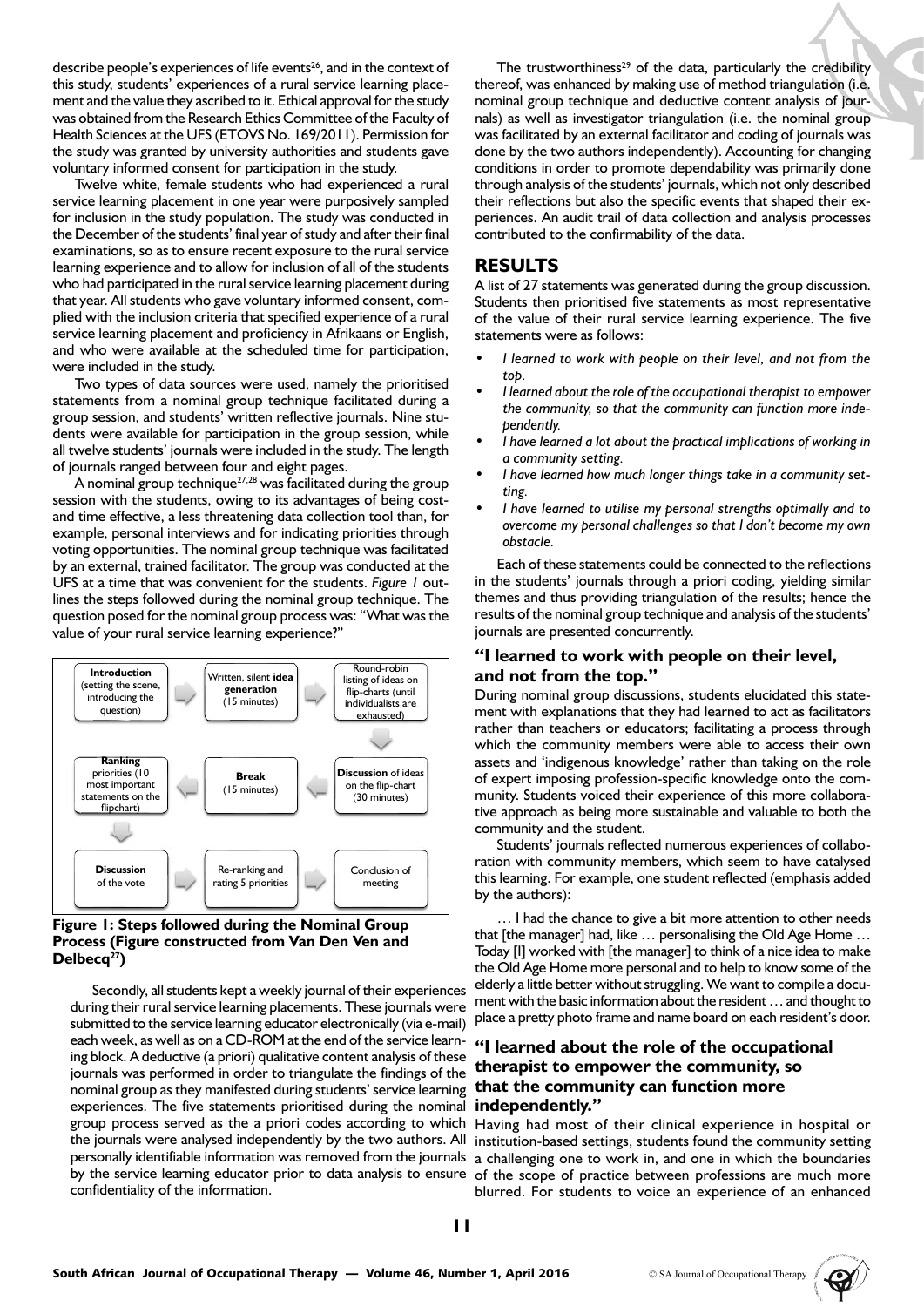sense of the role of the occupational therapist in the community, however restricted the articulation of this role may seem, was very empowering.

In their journals, students often expressed initial confusion regarding their role, such as: "I struggle to determine exactly what is needed in terms of occupational therapy goals." This was, however, often followed in later writings by expressions of greater clarity regarding their roles as future occupational therapists, for example: "This week I learned a lot about myself but also about our profession and specifically our profession in a home for the elderly."

In addition, students also reflected in their journals on how they experienced 'empowerment' of community members as a natural progression of their service learning activities. One student wrote the following observation during the course of a collaborative vegetable gardening project at a school in the community:

*Excitement, potential and [their] need for 'ownership' are some of the thoughts associated with the [school]. After meeting the staff and introducing the proposed project, [we] planned how to tackle it…*

*The Grade 8 group practised their problem solving skills with the planning of necessities for the vegetable garden and choosing a name for the growing piece of land themselves. It was so cool to see, how a simple activity enhances cohesion in the group and improves internal motivation with the development of 'ownership' for 'Metro Veg' [the vegetable garden project].*

It was encouraging that students experienced the reciprocal power of empowerment. Collaborative efforts between the students and community members led to valuable learning experiences through which the students did not only see the impact of their involvement but also experienced personal development:

*I was also sad because you grow to love the residents. You get to know them, I learned so much from them about myself as a person and it was really a positive learning experience. I also grew a lot professionally and enjoyed it a lot.*

#### **"I have learned a lot about the practical implications of working in a community setting."**

The students explained during nominal group discussions that the demands on their ability to integrate theory with practice were very high, owing to the diverse nature of activities in which they were involved in the rural community setting. They also experienced greater demands on their management skills, as the students were required to take primary responsibility for the management of the service in this rural setting. The students indicated that they gained hands-on experience of factors that influence the feasibility of a project or action in the community, and factors that could enhance the feasibility of community projects; mostly based on the close collaboration between community representatives and the students.

The same sentiments regarding integration of theory and practice, managerial demands and factors influencing the effectiveness of efforts in the community appeared in students' journals, as the following two excerpts exemplify:

*I sharpened my knowledge about stroke and I learned how to do training sessions. I learned what will work better than what I did.* 

*… I did a lot of reading about visual perception and the development of writing skills … this reading serves as a good basis for my [project]. This week was productive, because I now feel familiar with … the staff, the children and the routine of the school. I can now compile an effective week programme for next week.*

The most pertinent reflection about the practical implications of working in the community related to time management – students' journals were replete with reflections regarding the need for effective time management, for example: *"All it cost was thorough planning and I could do it in two hours,"* and *"During this week I again realised the importance of time management."*

Closely related to findings regarding time management, was the fourth statement that students prioritised during the group, namely:

### **"I have learned how much longer things take in a community setting."**

During the research group discussions, as well as in their journals, students expressed some frustration with the lack of resources they experienced in the rural community setting. Factors such as power outages for days, weak signal for internet access, lack of access to facilities such as academic libraries and a general difficulty with access to resources were highlighted by students, which they felt impaired their ability to manage their time effectively in the rural community setting. The following excerpt from a student's journal illustrates the frustrations and resulting impact on students' efficacy:

*The limited resources break me, I want to make cute things for spring day … but the big question is … WITH WHAT?*

Frustration with long hours on the road taking up valuable time was also highlighted both during the research group and in students' journals, for example:

[We] have found that planning is somewhat complicated by the fact *that we spend many hours on the road and we are going to try to help one another as far as possible to have optimal time in each of our areas.*

The reality of the impact of logistical challenges in the community itself, such as the community members' own lack of resources such as reliable transportation also confronted students:

*There-after I went back to Trompsburg; the twins could, however, not come for therapy today as a result of transportation problems.*

Although these findings do not seem to speak directly to the value of a rural service learning experience, it became apparent during the nominal group technique that it was the ability to manage, work with, learn about and overcome these challenges that students valued.

#### **"I have learned to utilise my personal strengths optimally and to overcome my personal challenges so that I don't become my own obstacle."**

All the students expressed a high intensity of being challenged on a personal level while living in the SFS. Students were removed from their familiar surroundings, had to share a room and/or a house with fellow students and had to take primary responsibility for what they would be doing every day. Specific personal skills students highlighted as having been enhanced included planning, assertiveness, adaptability, independent thinking and reasoning, self-knowledge (including identifying fields of professional interest) and valuing the resources at their disposal.

All of these sentiments were also reflected in students' journal entries, some of which are presented below (emphasis added by the authors to highlight key concepts):

*... it is an adjustment to be away from my own home and to stay with two other students.*

*I learned to be more patient with the handling of Ms. A. I realised that I will have to keep more of a professional distance when working with residents, otherwise I get upset…*

*There my planning also turned out differently. I saw a group and when I wanted to see the next group, the whole class arrived! I had to improvise quickly, but believe that it was still a successful session.* 

Initially I was very scared of the whole experience, because you are taken out of your comfort zone, but I grew and I lived. This area made me realise so much – personally and professionally. And I am grateful that I could go through this 'community experience'.

## **DISCUSSION**

The results of this study demonstrated the students' transformative learning experiences<sup>21</sup> during a rural service learning placement.

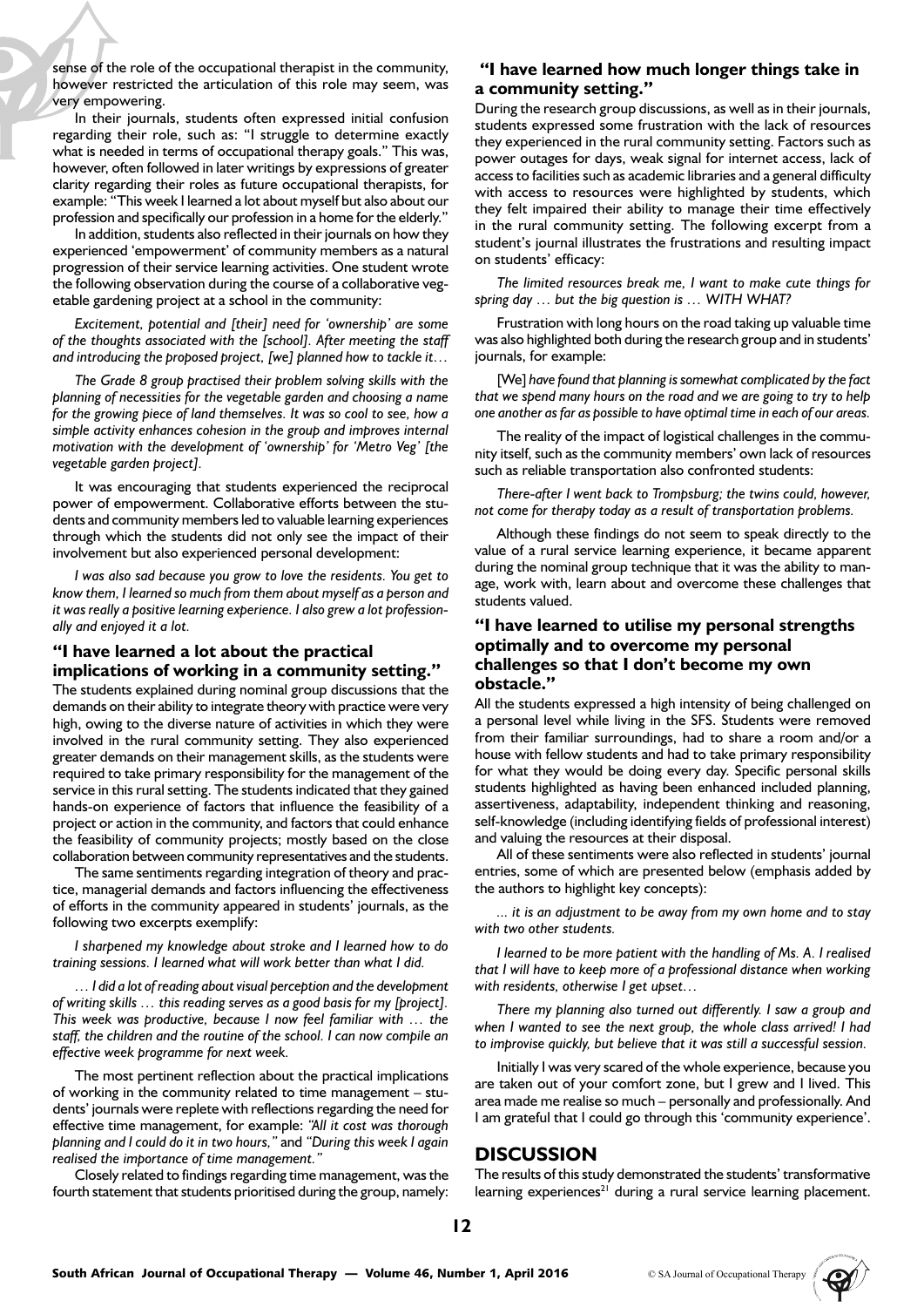Contextual border-crossing was evident in many of the students' comments, most notably those relating to students having to live away from their familiar surroundings and resources, and engaging with people who are 'different' from them (e.g. with respect to age, race or background). Dissonance was apparent in the students' discomfort with aspects of the contextual border-crossing, often causing them to reappraise previously-held assumptions (e.g. surprise about the community's capacity for ownership) but in some cases also reinforcing stereotypical handling (such as maintaining a 'professional distance'). Dissonance caused by the living arrangements in the student house away from the students' 'comfort zone' also emerged as a pervasive contributor to students' transformative learning processes. It was further evident that exposure to the service learning experience facilitated personalising – demonstrated most aptly in the fifth prioritised nominal group statement, namely: "I have learned to utilise my personal strengths optimally and to overcome my personal challenges so that I don't become my own obstacle." Evidence of processing was present in both students' journal entries and their discussions during the nominal group process. However, it is the service learning educator and first author's opinion that reflective and dialogic techniques to facilitate processing in this service learning module were not optimal (journals were mostly unstructured; often not optimally eliciting reflection but rather simply re-telling of experiences, and opportunities for facilitating social dialogue was limited as the service learning educator only engaged with students face to face in the community twice during a placement). Finally, the findings demonstrated that students connected through emotive learning on various levels. Emotions like fear, sadness, excitement and joy surfaced regularly in the students' journal entries and helped students to foster a sense of connectedness with community members.

It appears, therefore, that the experience of a rural service learning placement was indeed one of transformative learning, and that this transformative learning was where the value of the experience was situated for students. It is striking to note that all of the five prioritised statements during the nominal group started with the words *"I (have) learned …"*

The findings of this study correlated well with the findings of Adams and Wonnacott<sup>25</sup> indicating that a rural service learning experience helped students to better understand the dynamics of working in a community, corresponding with findings relating to learning about the unique nature and ethos of community-based practice in occupational therapy and findings relating to learning about the challenges and realities of working in a rural community setting in this study. Other studies among occupational therapy students have also demonstrated that participation in service learning (not necessarily in rural areas) enhanced students' knowledge of the scope of occupational therapy<sup>8</sup> and their skills in working in community settings<sup>7</sup>.

The findings of this study further corroborated those of Adams and Wonnacott<sup>25</sup> who found that a rural service learning experience afforded students with opportunities for development of professional and personal competencies, corresponding with findings relating to developing personal capacities in this study. Other studies among occupational therapy students have also drawn similar conclusions regarding the value of service learning experiences<sup>7,8,9</sup>.

The results of this study are also congruent with findings in service learning literature outside of the profession of occupational therapy that suggest positive contributions to students' academic, professional and personal growth<sup>2,3,4,5</sup>. This study did not yield specific evidence for the development of social responsibility among students as a result of a rural service learning experience; however, Maloney et al.<sup>8</sup> suggest that the development of professional and personal capacities and an enhanced awareness of social issues provide students with the means to address these issues in a socially responsive manner in future. These findings may point to a need for further investigation into the dynamics involved in the development of social responsivity through service learning in a rural community

setting for occupational therapy students.

Although the study was designed to describe the value of a rural service learning experience for final year undergraduate occupational therapy students, not all of the findings of the study yielded conclusive evidence of the of the implications of 'rurality' on the value of the experience for students. Not all of the students' articulations of the value of their experiences related directly to the rural setting, and it could be argued that the 'value' of the service learning experiences described by students may have been similar in urban community settings (such as learning about the role and ethos of community-based practice in occupational therapy).

However, the unique characteristics of the rural setting, including the dire lack of resources, increased travelling time and being out of their 'comfort zones' perceptibly increased the intensity of contextual border-crossing and dissonance that students experienced. Kiely<sup>21</sup> demonstrated that the intensity of dissonance experienced by the student mediates the resulting learning, with high-intensity dissonance causing ongoing learning. The findings of this study, therefore, suggest that the value students derived from learning about the challenges and realities of working in a rural community setting, and developing personal capacities, were enhanced by the rural service learning experience.

Owing to its qualitative nature, this study was bound by a specific context and as such the results of the study may not be generalisable to all rural service learning experiences that occupational therapy students may be exposed to. However, the transferability of the results was enhanced by a comprehensive description of the research context whereby applicability to another setting may be estimated. There was also good correspondence between the findings of this study and another similar, yet contextually different, study<sup>25</sup>, further promoting transferability of results.

### **IMPLICATIONS AND CONCLUSION**

The implications of this study for occupational therapy departments when making decisions regarding resource allocation and student practice learning bring to mind two primary considerations.

Firstly, the intended learning outcomes targeted by the rural service learning experience would be a deciding factor. Students may well be able to learn about 'how' to work in communities in any community-based practice setting. However, if outcomes relate more to dealing with challenges (such as resource-scarcity) and developing professional and personal competencies (such as managerial skills and independent reasoning), a rural service learning placement, away from the luxuries and accessibility of resources in the urban setting, seems to meaningfully enhance the intensity of the transformative learning experience for students.

Secondly, universities (and individual departments) may wish to consider their own stance toward the imperative to extend university resources to under-resourced communities; the most direly affected of which are undoubtedly the rural communities in South Africa. Taking the call for social responsiveness seriously may prompt universities (and individual departments) to invest more extensively in rural communities, even if students could achieve similar learning outcomes in urban settings at a relatively lower cost.

This study pointed to a need for further investigation into the development of occupational therapy students' social responsibility through rural service learning experiences. In future, it may also be worthwhile to undertake comparative studies that investigate the effects of rural vis-a-viz urban service learning placements on occupational therapy students' development.

The rural service learning experience contributed to meaningful and transformational learning for final year undergraduate occupational therapy students in this study. Investing in these learning experiences to the benefit of students and rural communities alike seems to be a worthwhile endeavour for occupational therapy training programmes in South Africa.